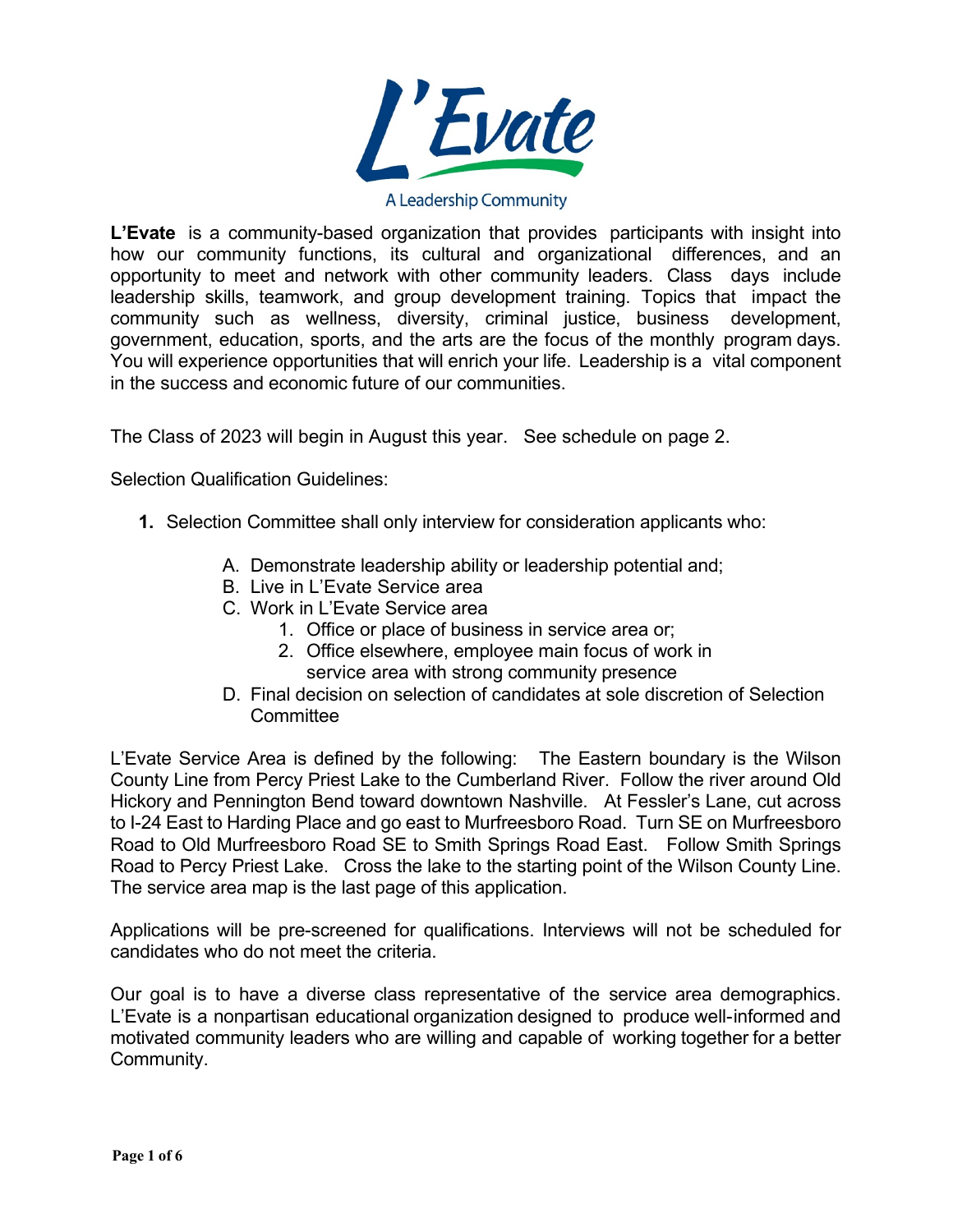The following information will guide you through the process of application and interviews. Thank you for your interest in L'Evate. Please do not hesitate to call Deann Bradford, Executive Director, at 615-414-7427 for further information.

Application deadline is Thursday, March 31, 2022.

| Please submit completed applications to: | L'Evate             |
|------------------------------------------|---------------------|
| Application may be mailed or e-mailed    | P.O. Box 8387       |
| to: Deann@levate.org                     | Hermitage, TN 37076 |

The 2023 class schedule is listed below. In order to graduate from the program, participants must commit to attending Orientation and the two-day Opening Retreat which are both mandatory to participate in the 2023 program. In addition, you may miss no more than 10 hours during the 8 program days. Program day times are: 7:30 a.m. – 4:00 p.m.

| August 15, 2022         | Orientation and Alumni Reception<br>$(3:30 \text{ p.m.} - 7:30 \text{ p.m.})$ |
|-------------------------|-------------------------------------------------------------------------------|
| September 13 & 14, 2022 | Opening Retreat - Tuesday & Wednesday                                         |
| October 11, 2022        | Program Day                                                                   |
| November 8, 2022        | Program Day                                                                   |
| December 13, 2022       | Program Day                                                                   |
| January 10, 2023        | Program Day                                                                   |
| February 14, 2023       | Program Day                                                                   |
| March 14, 2023          | Program Day                                                                   |
| April 11, 2023          | Program Day                                                                   |
| May 9, 2023             | Program Day                                                                   |
| May 23, 2023            | Wrap-up $(11:30$ a.m. $-3:00$ p.m.)                                           |
| May 25 2023             | Graduation $(6:00 \text{ p.m.} - 8:00 \text{ p.m.})$                          |
|                         |                                                                               |

In addition to the retreat and program days, participants are expected to complete a team project; participate in volunteering for Field of Honor (November 2nd 8:00 a.m.) and/or the Donelson Christmas Parade (4 or more hours total); participate in additional opportunities for involvement in the community during the class year (a list of examples and suggestions will be provided at Retreat).

The L'Evate Selection Committee will interview candidates and recommend individuals for the class. Candidates selected for interviews will be called to schedule interviews. All candidates will be notified by e-mail of his/her final status by June 10, 2022.

Please do not include your check with the completed application. Upon notification of acceptance, the 2023 class fee of \$1000.00 will be due and payable to L'Evate. Limited partial scholarships will be available for the 2023 class. Scholarship applications are available on our website levate.org The scholarship application must accompany the Leadership application.

Please retain these first two pages for your records.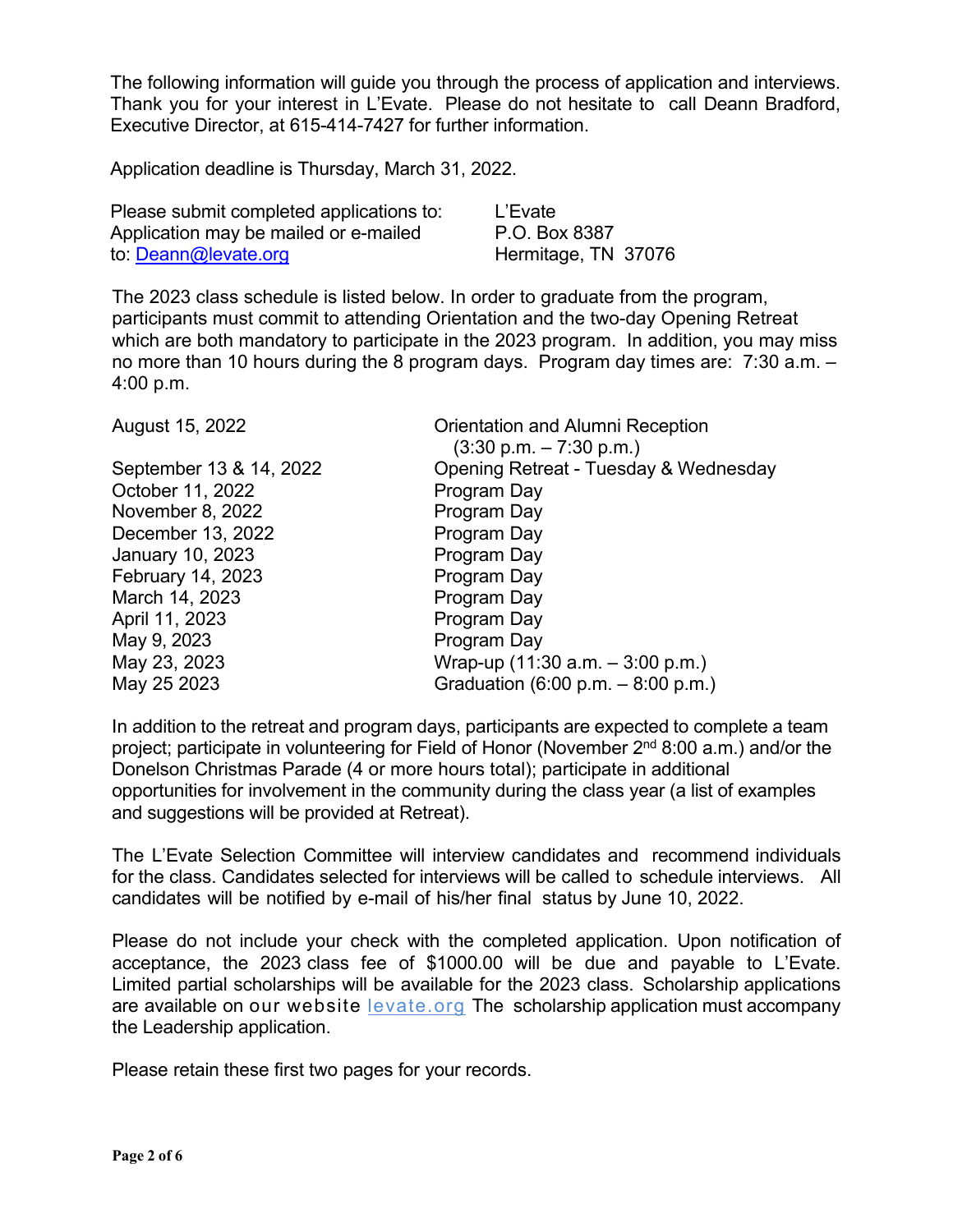## *Confidential Application Class of 2023*

*Please complete each section – do not send attachments or resumes*

| (Please type or print legibly)                                                                                                                                        |                                                                                   |  |  |  |
|-----------------------------------------------------------------------------------------------------------------------------------------------------------------------|-----------------------------------------------------------------------------------|--|--|--|
|                                                                                                                                                                       |                                                                                   |  |  |  |
|                                                                                                                                                                       | Years in Donelson, Hermitage, Old Hickory or Adjacent Area: University Manuscript |  |  |  |
| <b>BUSINESS INFORMATION/EMPLOYMENT</b>                                                                                                                                |                                                                                   |  |  |  |
|                                                                                                                                                                       |                                                                                   |  |  |  |
|                                                                                                                                                                       |                                                                                   |  |  |  |
|                                                                                                                                                                       |                                                                                   |  |  |  |
|                                                                                                                                                                       |                                                                                   |  |  |  |
|                                                                                                                                                                       |                                                                                   |  |  |  |
| Briefly describe your position with particular attention to leadership, responsibilities, number of<br>people under your supervision, budget under your control, etc. |                                                                                   |  |  |  |
|                                                                                                                                                                       |                                                                                   |  |  |  |
|                                                                                                                                                                       |                                                                                   |  |  |  |
|                                                                                                                                                                       |                                                                                   |  |  |  |
| <b>ABOUT YOU</b>                                                                                                                                                      |                                                                                   |  |  |  |
|                                                                                                                                                                       |                                                                                   |  |  |  |
| Personal Cell Phone: (Compared to the Comparence Personal E-Mail: Comparence Personal E-Mail:                                                                         |                                                                                   |  |  |  |
| I prefer L'Evate E-mail be sent to: Home ____ Office ____                                                                                                             |                                                                                   |  |  |  |
|                                                                                                                                                                       |                                                                                   |  |  |  |
|                                                                                                                                                                       |                                                                                   |  |  |  |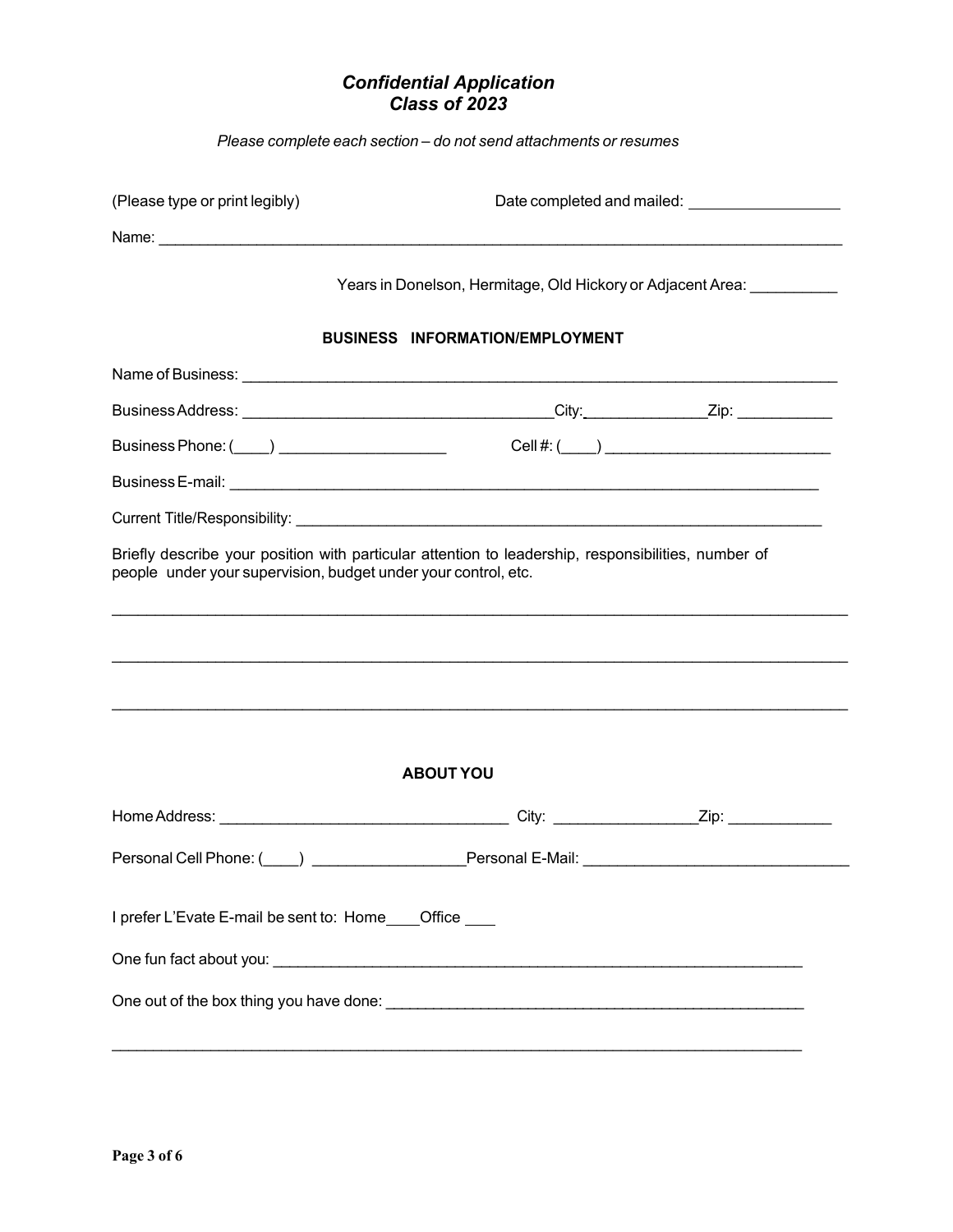How have you grown professionally or personally through the influence of someone who may have served as a mentor to you (either formally or informally)?

\_\_\_\_\_\_\_\_\_\_\_\_\_\_\_\_\_\_\_\_\_\_\_\_\_\_\_\_\_\_\_\_\_\_\_\_\_\_\_\_\_\_\_\_\_\_\_\_\_\_\_\_\_\_\_\_\_\_\_\_\_\_\_\_\_\_\_\_\_\_\_\_\_\_\_\_\_\_\_\_\_\_\_\_\_\_\_\_ \_\_\_\_\_\_\_\_\_\_\_\_\_\_\_\_\_\_\_\_\_\_\_\_\_\_\_\_\_\_\_\_\_\_\_\_\_\_\_\_\_\_\_\_\_\_\_\_\_\_\_\_\_\_\_\_\_\_\_\_\_\_\_\_\_\_\_\_\_\_\_\_\_\_\_\_\_\_\_\_\_\_\_\_\_\_\_\_ \_\_\_\_\_\_\_\_\_\_\_\_\_\_\_\_\_\_\_\_\_\_\_\_\_\_\_\_\_\_\_\_\_\_\_\_\_\_\_\_\_\_\_\_\_\_\_\_\_\_\_\_\_\_\_\_\_\_\_\_\_\_\_\_\_\_\_\_\_\_\_\_\_\_\_\_\_\_\_\_\_\_\_\_\_\_\_\_ \_\_\_\_\_\_\_\_\_\_\_\_\_\_\_\_\_\_\_\_\_\_\_\_\_\_\_\_\_\_\_\_\_\_\_\_\_\_\_\_\_\_\_\_\_\_\_\_\_\_\_\_\_\_\_\_\_\_\_\_\_\_\_\_\_\_\_\_\_\_\_\_\_\_\_\_\_\_\_\_\_\_\_

What are your chief hobbies and recreational activities? \_\_\_\_\_\_\_\_\_\_\_\_\_\_\_\_\_\_\_\_\_\_\_\_\_\_\_\_\_\_\_\_\_\_\_\_\_\_\_

## **EMPLOYMENT HISTORY**

\_\_\_\_\_\_\_\_\_\_\_\_\_\_\_\_\_\_\_\_\_\_\_\_\_\_\_\_\_\_\_\_\_\_\_\_\_\_\_\_\_\_\_\_\_\_\_\_\_\_\_\_\_\_\_\_\_\_\_\_\_\_\_\_\_\_\_\_\_\_\_\_\_\_\_\_\_\_\_\_\_\_\_

| Employer/Company Name | Title/Responsibility | From/To | Reason for Leaving |
|-----------------------|----------------------|---------|--------------------|
|                       |                      |         |                    |
|                       |                      |         |                    |
|                       |                      |         |                    |
|                       |                      |         |                    |
|                       |                      |         |                    |

What do you consider your highest responsibility, skill, or career achievement so far?

## **ORGANIZATIONSANDACTIVITIES**

\_\_\_\_\_\_\_\_\_\_\_\_\_\_\_\_\_\_\_\_\_\_\_\_\_\_\_\_\_\_\_\_\_\_\_\_\_\_\_\_\_\_\_\_\_\_\_\_\_\_\_\_\_\_\_\_\_\_\_\_\_\_\_\_\_\_\_\_\_\_\_\_\_\_\_\_\_\_\_\_\_\_\_\_\_\_\_\_ \_\_\_\_\_\_\_\_\_\_\_\_\_\_\_\_\_\_\_\_\_\_\_\_\_\_\_\_\_\_\_\_\_\_\_\_\_\_\_\_\_\_\_\_\_\_\_\_\_\_\_\_\_\_\_\_\_\_\_\_\_\_\_\_\_\_\_\_\_\_\_\_\_\_\_\_\_\_\_\_\_\_\_\_\_\_\_\_ \_\_\_\_\_\_\_\_\_\_\_\_\_\_\_\_\_\_\_\_\_\_\_\_\_\_\_\_\_\_\_\_\_\_\_\_\_\_\_\_\_\_\_\_\_\_\_\_\_\_\_\_\_\_\_\_\_\_\_\_\_\_\_\_\_\_\_\_\_\_\_\_\_\_\_\_\_\_\_\_\_\_\_\_\_\_\_\_

Please list community, civic, professional, religious, athletic, social, and other organizations of which you have been a volunteer, member, board member or served in any leadership capacity.

| Organization | Dates of Membership | <b>Official Position Held</b> |
|--------------|---------------------|-------------------------------|
|              |                     |                               |
|              |                     |                               |
|              |                     |                               |

Please describe your accomplishments and activities in these organizations that you think are important:

\_\_\_\_\_\_\_\_\_\_\_\_\_\_\_\_\_\_\_\_\_\_\_\_\_\_\_\_\_\_\_\_\_\_\_\_\_\_\_\_\_\_\_\_\_\_\_\_\_\_\_\_\_\_\_\_\_\_\_\_\_\_\_\_\_\_\_\_\_\_\_\_\_\_\_\_\_\_\_\_\_\_\_ \_\_\_\_\_\_\_\_\_\_\_\_\_\_\_\_\_\_\_\_\_\_\_\_\_\_\_\_\_\_\_\_\_\_\_\_\_\_\_\_\_\_\_\_\_\_\_\_\_\_\_\_\_\_\_\_\_\_\_\_\_\_\_\_\_\_\_\_\_\_\_\_\_\_\_\_\_\_\_\_\_

\_\_\_\_\_\_\_\_\_\_\_\_\_\_\_\_\_\_\_\_\_\_\_\_\_\_\_\_\_\_\_\_\_\_\_\_\_\_\_\_\_\_\_\_\_\_\_\_\_\_\_\_\_\_\_\_\_\_\_\_\_\_\_\_\_\_\_\_\_\_\_\_\_\_\_\_\_\_\_\_\_\_

Average monthly volunteer hours:

**Page 4 of 6**